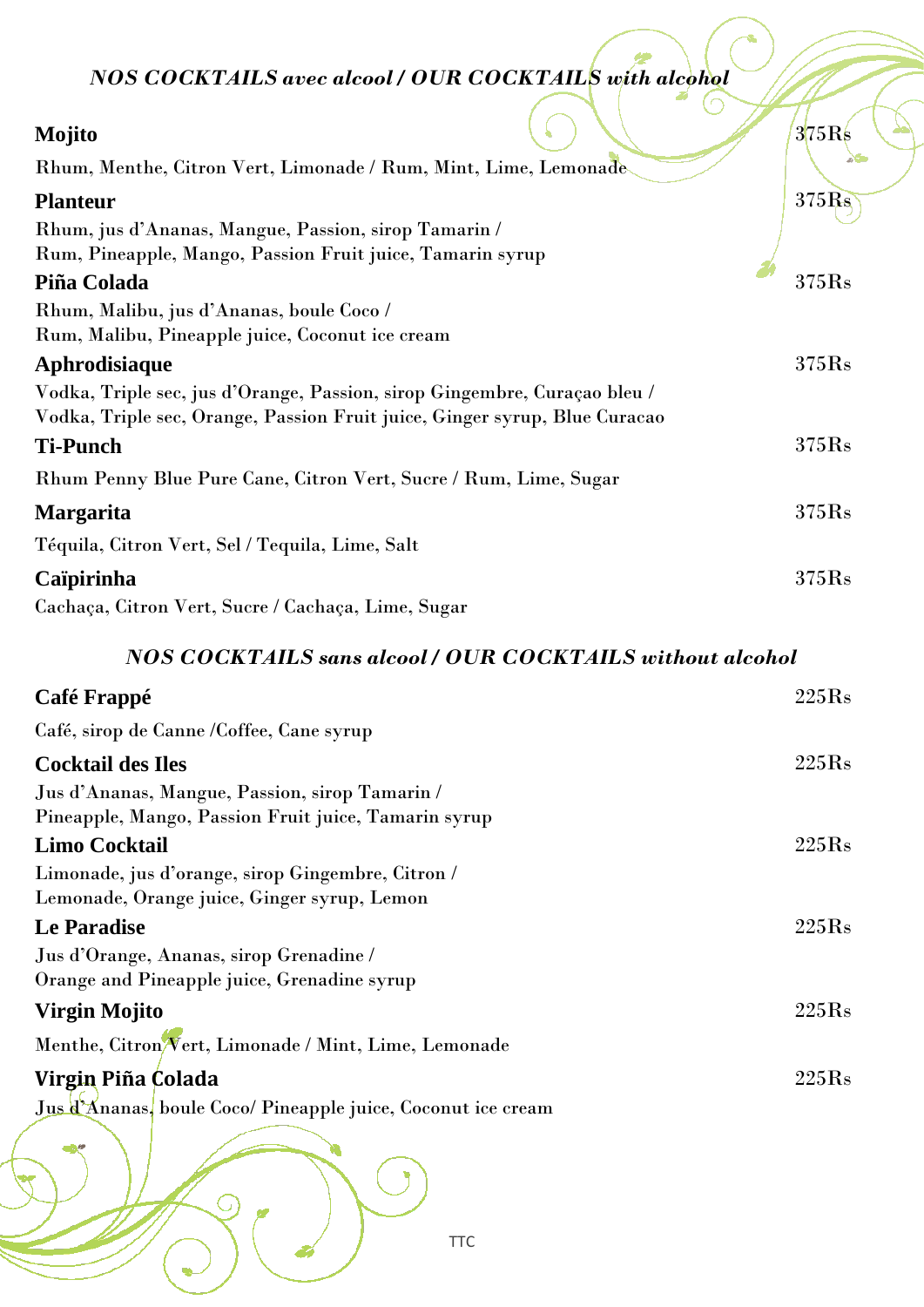# *APERITIFS / APPETIZERS*

 $\frac{1}{2}$ 

| Pastis(2cl), Kir Cassis(10cl), Martini Blanc(8cl), Martini Rouge(8cl), Muscat(10cl) |                   |
|-------------------------------------------------------------------------------------|-------------------|
| Pastis, Blackcurrant Kir, White Martini, Red Martini, Muscat                        | 250R <sub>s</sub> |
|                                                                                     |                   |
| <b>BIERES / BEERS (33cl)</b>                                                        |                   |
| Phoenix, Phoenix Fresh (citron), Blue Marlin, Cidre avec alcool                     |                   |
| Phoenix, Phoenix Fresh (lemon), Blue Marlin, Cider with alcohol                     | 150Rs             |
| VINS AU VERRE / GLASS OF WINE (15cl)                                                |                   |
| Vin Blanc, Rosé ou Rouge                                                            | 300Rs             |
| White, Rosé or Red wine                                                             |                   |
|                                                                                     |                   |
| $ALCOOLS$ (4cl)                                                                     |                   |
| Rhum Penny Blue, Tequila, Vodka, Malibu, Gin                                        | 250Rs             |
|                                                                                     |                   |
| <b>DIGESTIFS</b> (4cl)                                                              |                   |
| Cognac, Calvados, Get 27, Bailey's                                                  | 300Rs             |
|                                                                                     |                   |
| WHISKY(4cl)                                                                         |                   |
| Label 5                                                                             | 250Rs             |
| <b>Red Label</b>                                                                    | 300Rs             |
| <b>Jack Daniel's</b>                                                                | 400Rs             |
|                                                                                     |                   |

# *NOTRE SELECTION DE RHUMS / OUR RUM SELECTION* (4cl)

 $\begin{pmatrix} 1 \\ 2 \end{pmatrix}$ 

| <b>Rhum Club Cerise / Cherry</b>                               | 225Rs |
|----------------------------------------------------------------|-------|
| Rhum Club aux Epices / Spiced                                  | 225Rs |
| <b>Rhum Gold of Mauritius</b>                                  | 350Rs |
| Rhum Gold of Mauritius Solera 5 ans d'âge / 5 years            | 400Rs |
| Rhum Labourdonnais, Amélia                                     | 300Rs |
| <b>Rhum Labourdonnais, Gentleman 9 ans d'âge / 9 years old</b> | 400Rs |
| Rhum-Penny Blue XO                                             | 400Rs |
|                                                                |       |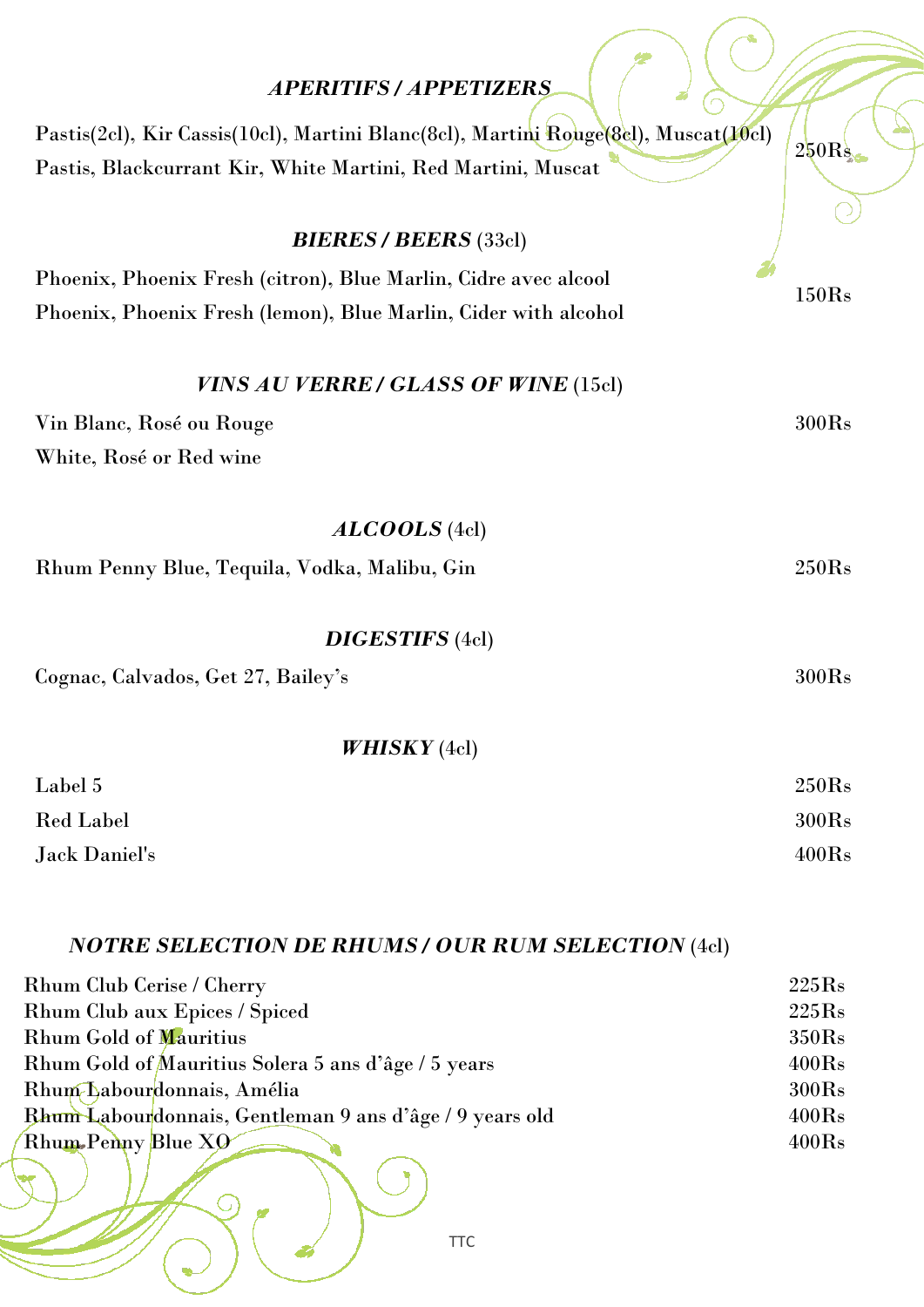| <b>NOS EAUX MINERALES / OUR MINERAL WATERS</b>                                                  |                  |
|-------------------------------------------------------------------------------------------------|------------------|
| Vital 1,5L. eau plate / still water                                                             | $125\mathrm{Rs}$ |
| Vital 0,5L. eau plate / still water                                                             | 75Rs             |
| Vital 1L. eau gazeuse / sparkling water                                                         | 125Rs            |
| Vital 0,5L. eau gazeuse / sparkling water                                                       | 75Rs             |
| <b>NOS JUS DE FRUITS / OUR FRUIT JUICE</b>                                                      |                  |
| <b>Esprit Libre</b>                                                                             | 225Rs            |
| Jus de Fruits Frais Pomme, Poire, Citron Vert /<br>Fresh Fruit Juice of Apple, Pear, Lime       |                  |
| <b>Dynamite</b>                                                                                 | 225Rs            |
| Jus de Fruits Frais Orange, Carotte, Gingembre /<br>Fresh Fruit Juice of Orange, Carrot, Ginger |                  |
| Jus de Fruit de Labourdonnais                                                                   | 100Rs            |

Jus d'Orange, Jus d'Ananas, Jus de Passion, Jus de Mangue / Orange Juice, Pineapple Juice, Passion Fruit Juice, Mango Juice

### *NOS BOISSONS RAFRAICHISSANTES / OUR REFRESHING BEVERAGES*

| Coca Cola, Coca Cola light, Fanta Orange, Seven up, Schweppes Tonic, Ice tea | $100\mathrm{Rs}$ |
|------------------------------------------------------------------------------|------------------|
| <b>Red Bull</b>                                                              | 225Rs            |

### *NOS BOISSONS CHAUDES / OUR HOT DRINKS*

| Café, Café Allongé, Déca / Coffee, Americano, Decaffeinated            | $100\mathrm{Rs}$ |  |
|------------------------------------------------------------------------|------------------|--|
| Cappuccino, Café Latté / Cappuccino, White Coffee                      | 150Rs            |  |
| Chocolat Chaud / Hot Chocolate                                         | 125Rs            |  |
| Thé, Infusion / Tea, Infusion                                          | 75Rs             |  |
| Irish Coffee: cafe, whisky, chantilly / coffee, whiskey, whipped cream | 425Rs            |  |

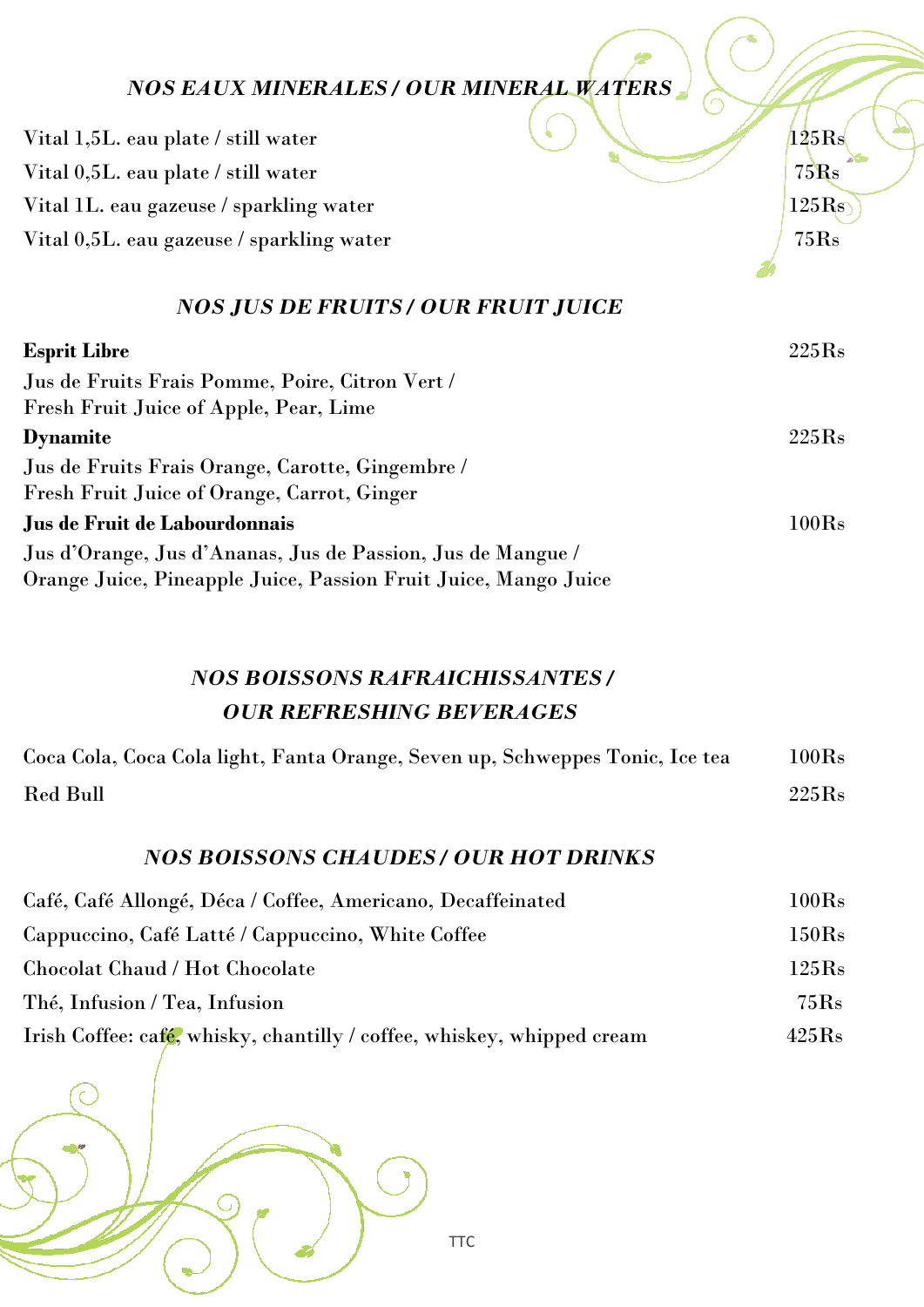### *TAPAS – Tapas*

### TAPAS MAURICIENS – Mauritian tapas

# *4 gâteaux piment, 4 samoussas au poulet, 4 beignets de légumes Servi avec un chutney de coriandre et pomme d'amour*

*4 "gateaux piment", 4 chicken samosas, 4 vegetables fritters Served with a chutney of coriander and tomatoes*

*\*\*\**

*12 pièces* 375 Rs

### ASSORTIMENT DE NEMS – Spring Rolls assortments

# *2 nems aux crevettes, 2 nems au Poulet, 2 nems au bœuf Accompagné de salade, menthe fraiche et sauce au piment doux*

*2 shrimps spring rolls, 2 chicken spring rolls, 2 beef spring rolls Accompanied with salad, fresh mint and sweet chili sauce*

*\*\*\**

*6 pièces* 425 Rs



 $\star$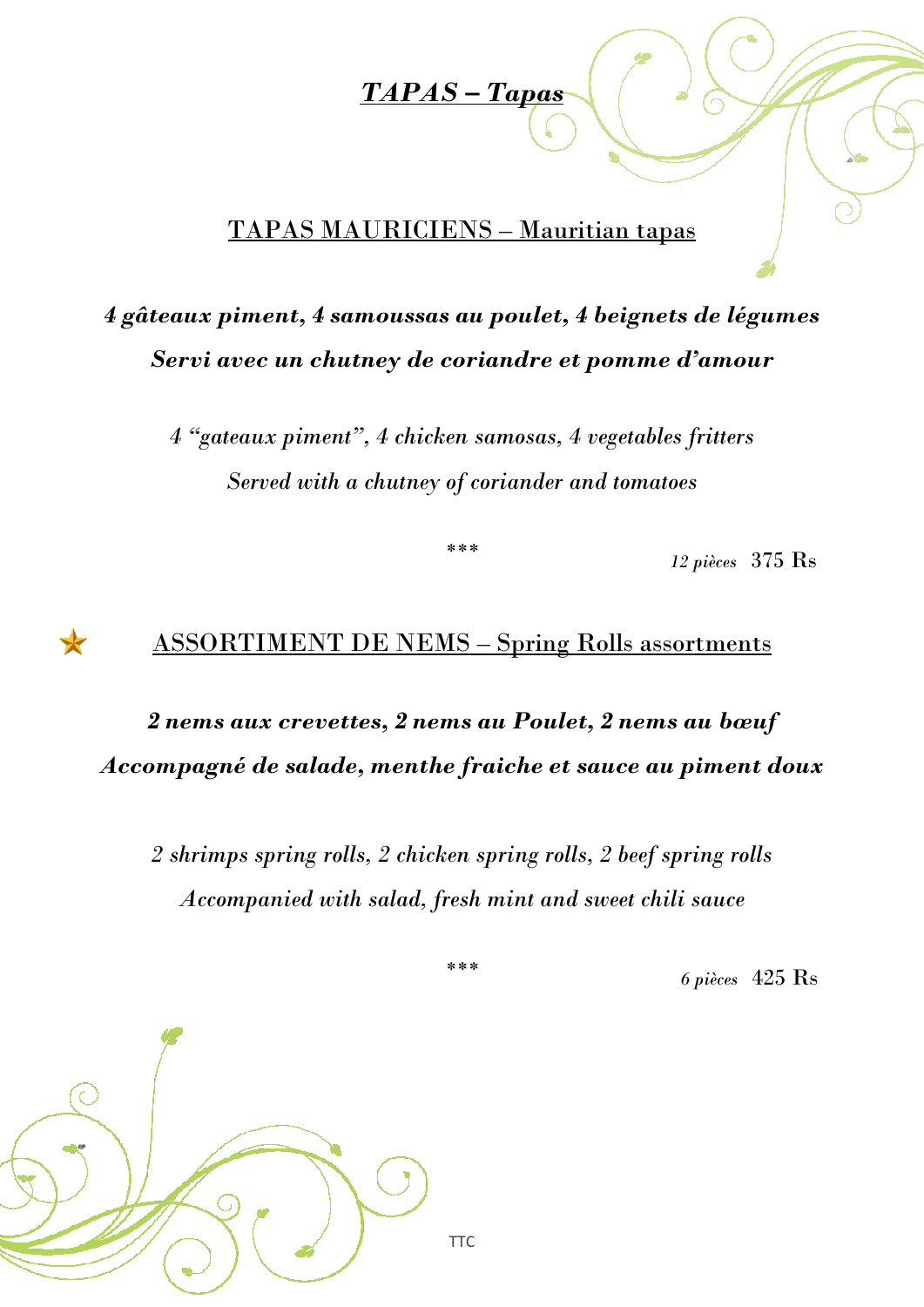# *ENTRÉES – Starters*



*Salade de Palmiste Royale et sa Gambas accompagnée de ses Agrumes Royal Palmist Salad with Gambas accompanied by its Citrus fruits* 

575 Rs

*\*\*\**

*Tartare de Thon rouge à l'ananas Victoria et sa salade croquante Red Tuna tartare with pineapple and crunchy salad* Small / Large

*\*\*\**

 $325$  Rs  $/$  650 Rs

*Filet de Bœuf fumé maison servi avec ses prunes confites et ses jeunes pousse aux Xérès Homemade smoked beef tenderloin served with candied plums and sherry young shoots \*\*\** 500 Rs



*Mozzarella fumée et ses Tomates confites accompagnée de son pesto maison et de sa Roquette du jardin Smoked mozzarella and candied tomatoes*

*accompanied by its homemade pesto and Arugula from the garden* 300 Rs

### *SALADES – Salads*

*Poke Bowl : Thon rouge, riz, avocat, concombre, cresson et sa sauce Soja du Chef Poke Bowl : red Tuna, rice, avocado, cucumber, watercress and the Chef's soy sauce*

*Salade Esprit Libre : Poisson ou Poulet au choix, œuf mollet, choux, carotte, tomate, mandarine et amandes effilées Esprit Libre Salad : Fish or chicken (of your choice), soft-boiled egg,* 

*\*\*\**

*cabbage, carrot, tomato, tangerine and slivered almonds*

450 Rs

525 Rs

*\*\*\**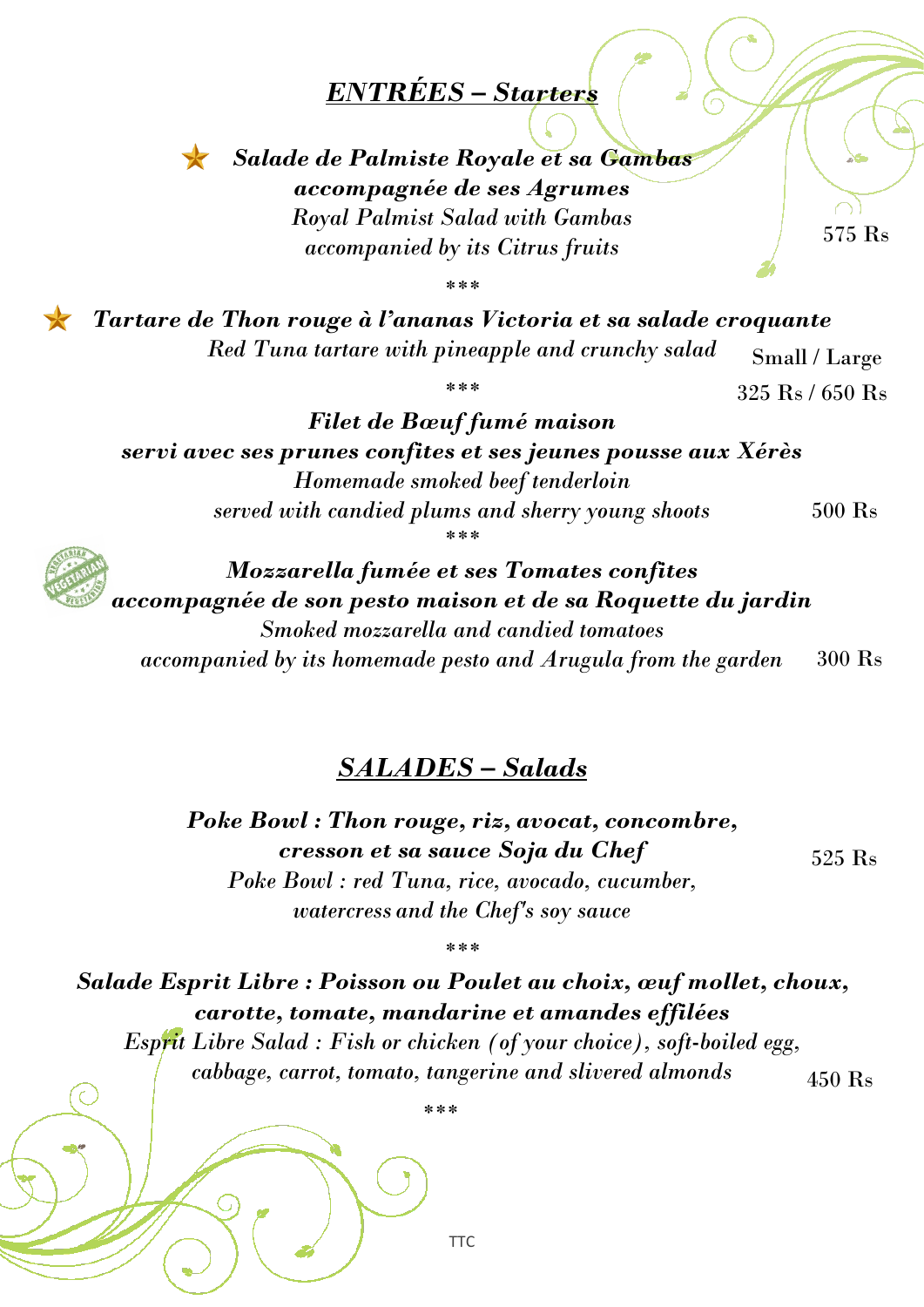# *POISSONS – Fish*

*Capitaine entier sans arête et sa sauce Teriyaki accompagné de ses légumes du marché Capitaine without fishbone with Teriyaki sauce served with market vegetable*

 $\blacktriangleright$ 

925 Rs

*\*\*\** 

*Filet de Dorade Coryphène sur son coulis de crustacés accompagné de son risotto au jus de Betterave Filet of Coryphene Sea Bream on its crustacean coulis accompanied by its risotto with beetroot juice*

700 Rs

500 Rs

*\*\*\**

*Poulpe et Calamar safranés à la Mauricienne et son mesclun au vinaigre de vin rouge Octopus and squid saffron Mauritian style and its mesclun with red wine vinegar*

*\*\*\**

*Trio de Gambas flambée au rhum Penny Blue pure cane relevé au gingembre accompagné de son riz noir à la Japonaise Trio of Gambas flambéed with Penny Blue pure cane rum and ginger served with Japanese style black rice* 975 Rs

*\*\*\**

*Bol renversé aux Fruits de Mer et Poulet façon Mauricienne Magic Bowl with seafood and chicken in Mauritian style* 375 Rs

*\*Langouste sur réservation – Lobster on reservation*

700g-800g par pièce/each 1600 Rs



*Lasagne Végétarienne avec sa sauce tomate et basilic servie avec sa salade croquante Vegetarian Lasagne with tomato and basilic sauce served with crunchy salad*

500 Rs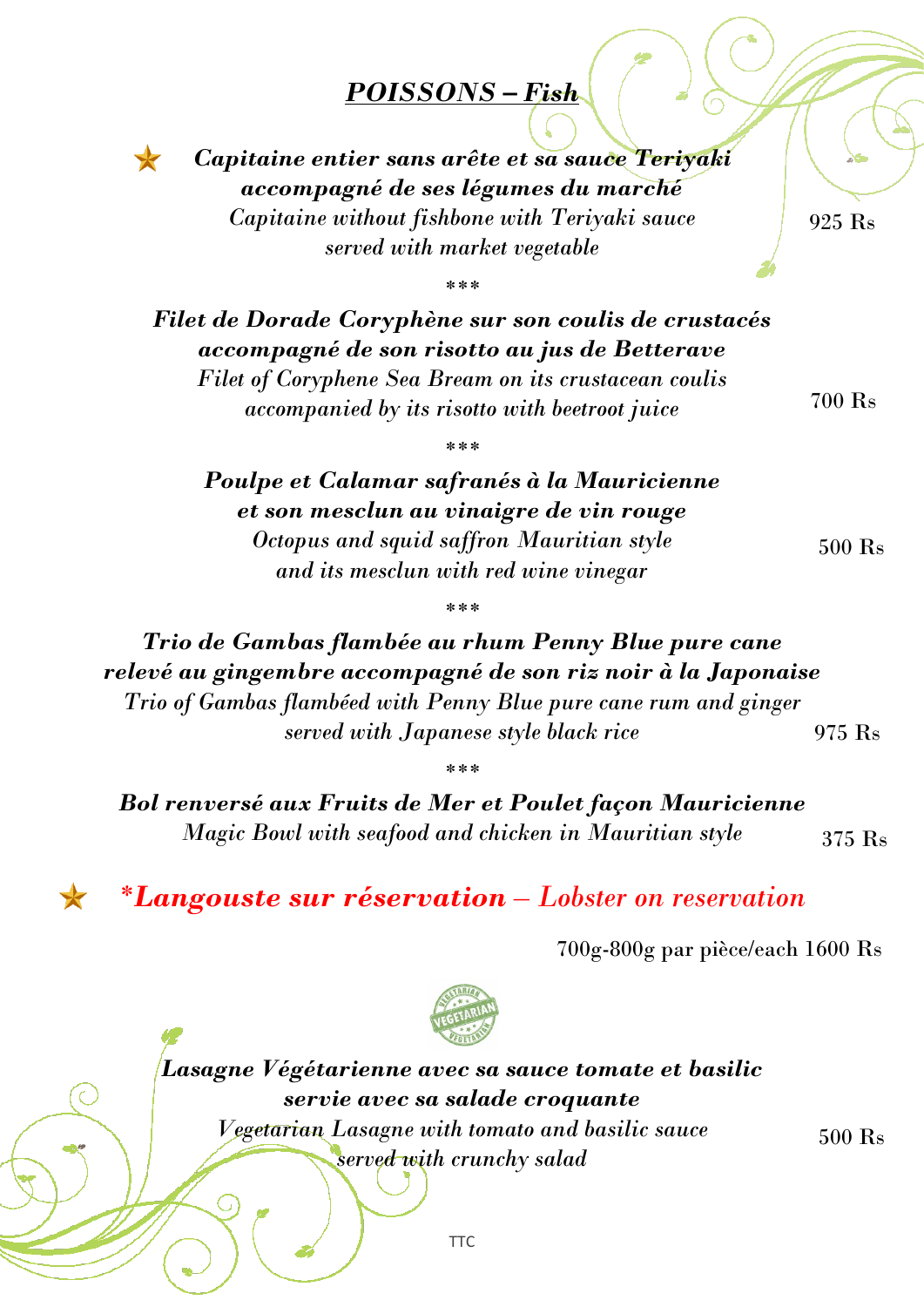### *VIANDES – Meat*

*Filet de Bœuf à la crème de Truffe accompagné de son risotto au jus de Betterave Beef Tenderloin with Truffle cream accompanied by its risotto with beetroot juice*

975 Rs

*\*\*\** 

*Salmi de Cerf servi avec son riz blanc, ses lentilles à la créole, sa salade de concombres et son satini de Pomme d'Amour Local Deer Salmi served with white rice, creole lentils, cucumber salad and tomatoes satini* 625 Rs

*\*\*\** 

*Curry vert de Poulet et son riz noir à la Japonaise, accompagné achards de bilimbis et son satini de Pomme d'Amour Green chicken curry and Japanese black rice, accompanied by pickles of bilimbis and tomatoes satini \*\*\**  525 Rs

*Burger de Bœuf ou Poulet : cheddar, tomate, salade, sauce Américaine avec ses frites maison et sa salade de crudités Beef or Chicken Burger : cheddar, tomato, salad American sauce* 400 Rs

*served with homemade French fries and salad of raw vegetables*

*\*\*\** 

*Demi Coquelet farci aux légumes sur son jus de cuisson corsé au vin rouge accompagné de ses frites maison Half Cockerel stuffed with vegetables on cooking juices full bodied with red wine accompanied by homemade French fries*

*\*\*\**

500 Rs

*Ravioli de Foie Gras et Poulet maison à la crème de Champignons Homemade Foie-Gras and Chicken Ravioli with mushrooms cream* 750 Rs

*\*\*\**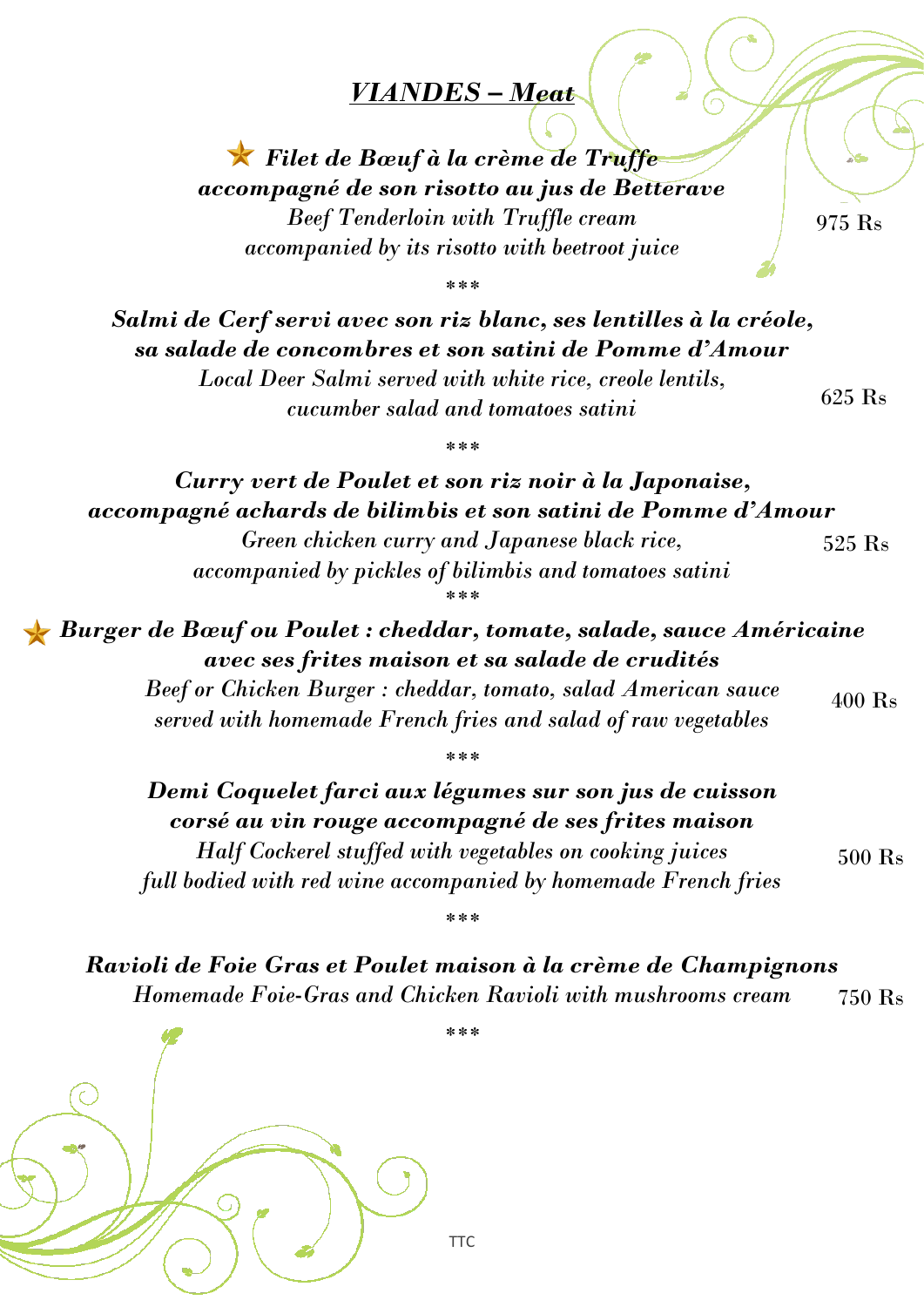# *MENU ENFANT – KIDS MENU*



400 Rs

*Mini Burger de Bœuf ou Poulet : cheddar, sauce Américaine et ses frites maison*

*Mini Burger Beef or Chicken: cheddar, American sauce with homemade French fries*

#### *Ou/Or*

*Filet de Poisson et ses spaghettis à la crème citronnée Fish fillet with spaghetti and lemon cream*

*\*\*\**

*Boule de Glace (Vanille, fruit de la Passion, Mangue ou Coco) Scoop of Ice Cream (Vanilla, Passion fruit, Mango or Coconut)*

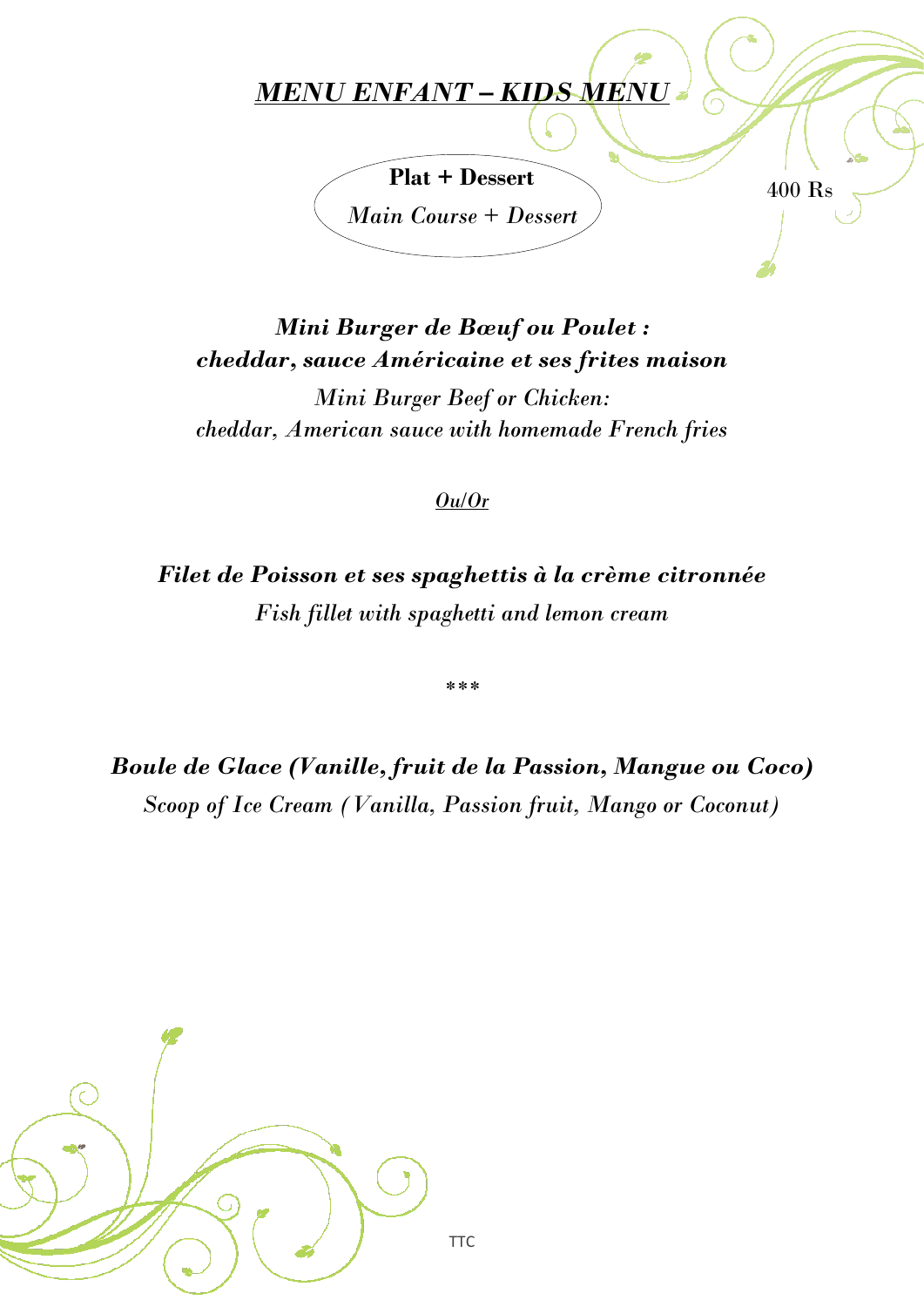### *DESSERTS MAISON– Desserts of the house*



*Tarte au Citron meringuée façon Esprit Libre Esprit Libre Lemon meringue Pie \*\*\** 

275 Rs

350 Rs 350 Rs

300 Rs

*Samoussas de Banane sauce chocolat et sa boule de glace Coco Banana Samosas with chocolate sauce and Coconut ice cream \*\*\** 250 Rs

*Mi-cuit au Chocolat au caramel beurre salé et sa glace Vanille (10 min.)*

> *Half-cooked Chocolate cake with salted butter caramel and Vanilla ice cream (10 min.)*

> > *\*\*\**

*Tiramisu au Café de Chamarel Tiramisu with Chamarel coffee \*\*\** 

*Coupe de Glace Créole : Rhum Mauricien, sorbet Mangue et Passion Creole Ice Cream Cup : Mauritian Rum, Mango and Passion Sorbet \*\*\**  375 Rs

*Coupe de Glace Mauricienne : sorbet Mangue, Passion et glace Coco servi avec des morceaux de fruits frais de saison et chantilly Mauritian Ice Cream Cup : Mango, Passion fruit sorbet, Coconut ice cream served with slices of fresh fruits and whipped cream \*\*\** 275 Rs

*Café Gourmand : Café, mini Tiramisu, samoussa Banane et sa boule de glace Coco*

*Gourmand Coffee : Coffee, mini Tiramisu, Banana samosa and Coconut ice cream* 350 Rs

*\*\*\**